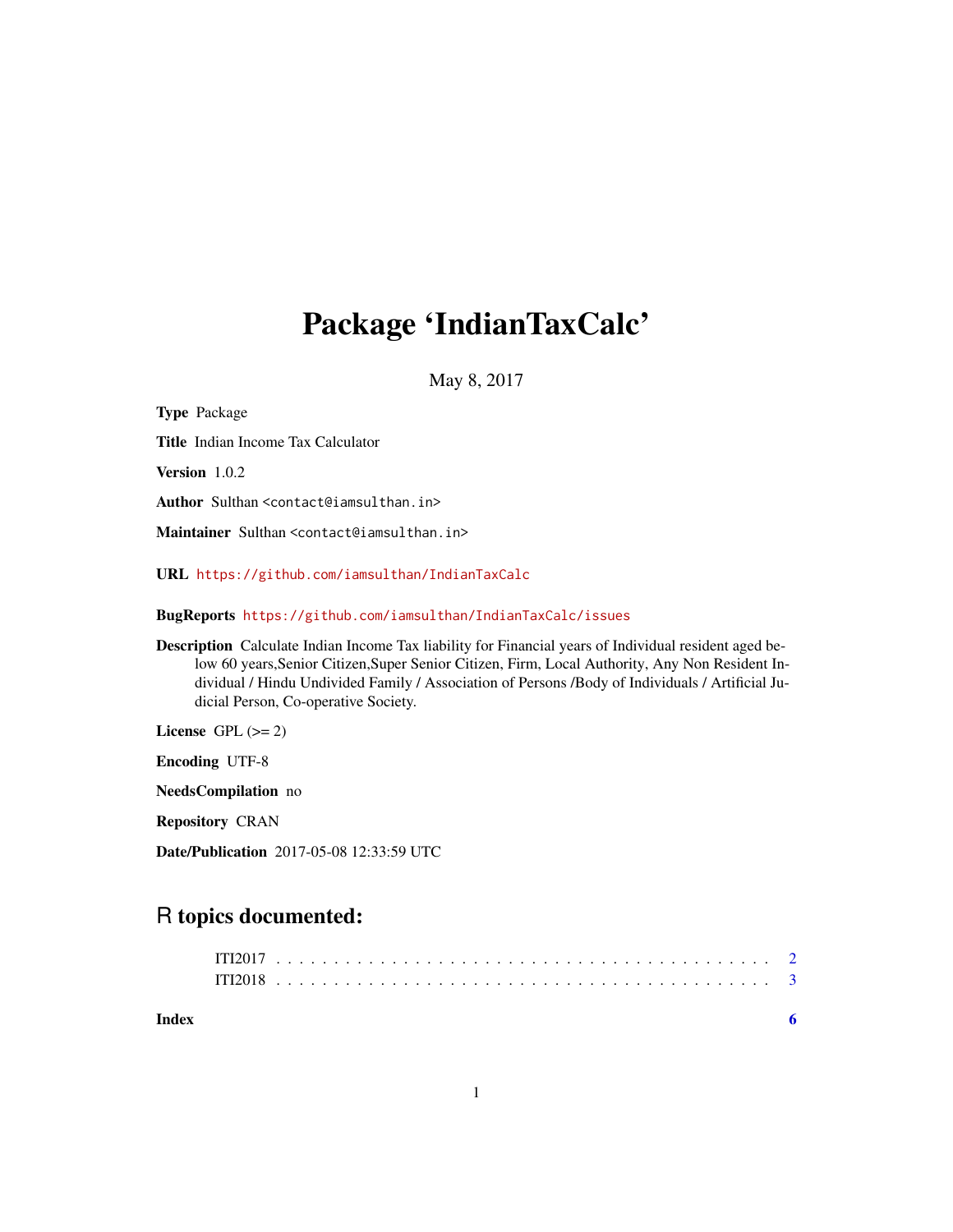#### <span id="page-1-0"></span>**Description**

Calculate Taxable Income and Income Tax liability for Assessment Year 2017-18 (for income earned during Financial Year 01.04.2016 to 31.03.2017) for Individual resident aged below 60 years,Senior Citizen,Super Senior Citizen, Firm, Local Authority, Any Non Resident Individual / Hindu Undivided Family / Association of Persons /Body of Individuals / Artificial Judicial Person, Co-operative Society.

#### Usage

ITI2017(income, category)

#### Arguments

| income   | numeric value $> 0$ , Annual income for the Financial Year (FY) 2016-2017.          |
|----------|-------------------------------------------------------------------------------------|
| category | numeric values between $(1-6)$ , Respective category as per their source of Income. |

#### Details

Calculate Taxable Income and Income Tax liability for Assessment Year 2017-18 (for income earned during Financial Year 01.04.2016 to 31.03.2017) for Individual resident aged below 60 years,Senior Citizen,Super Senior Citizen, Firm, Local Authority, Any Non Resident Individual / Hindu Undivided Family / Association of Persons /Body of Individuals / Artificial Judicial Person, Co-operative Society.

#### Value

Categories details:

|                                             | Individual resident aged below 60 years (Male and Female) |  |  |  |  |
|---------------------------------------------|-----------------------------------------------------------|--|--|--|--|
|                                             | Senior Citizen                                            |  |  |  |  |
|                                             | Super Senior Citizen                                      |  |  |  |  |
| 4                                           | Any NRI or HUF or AOP or BOI or AJP                       |  |  |  |  |
| -5                                          | Co-operative Society                                      |  |  |  |  |
| 6                                           | Firm, Local Authority                                     |  |  |  |  |
| A list containing the following components: |                                                           |  |  |  |  |

IT Income tax

- TI Taxable income
- EC Education Cess
- SC Surcharge
- MR Marginal Relief (if applicable)
- NSC Net Surcharge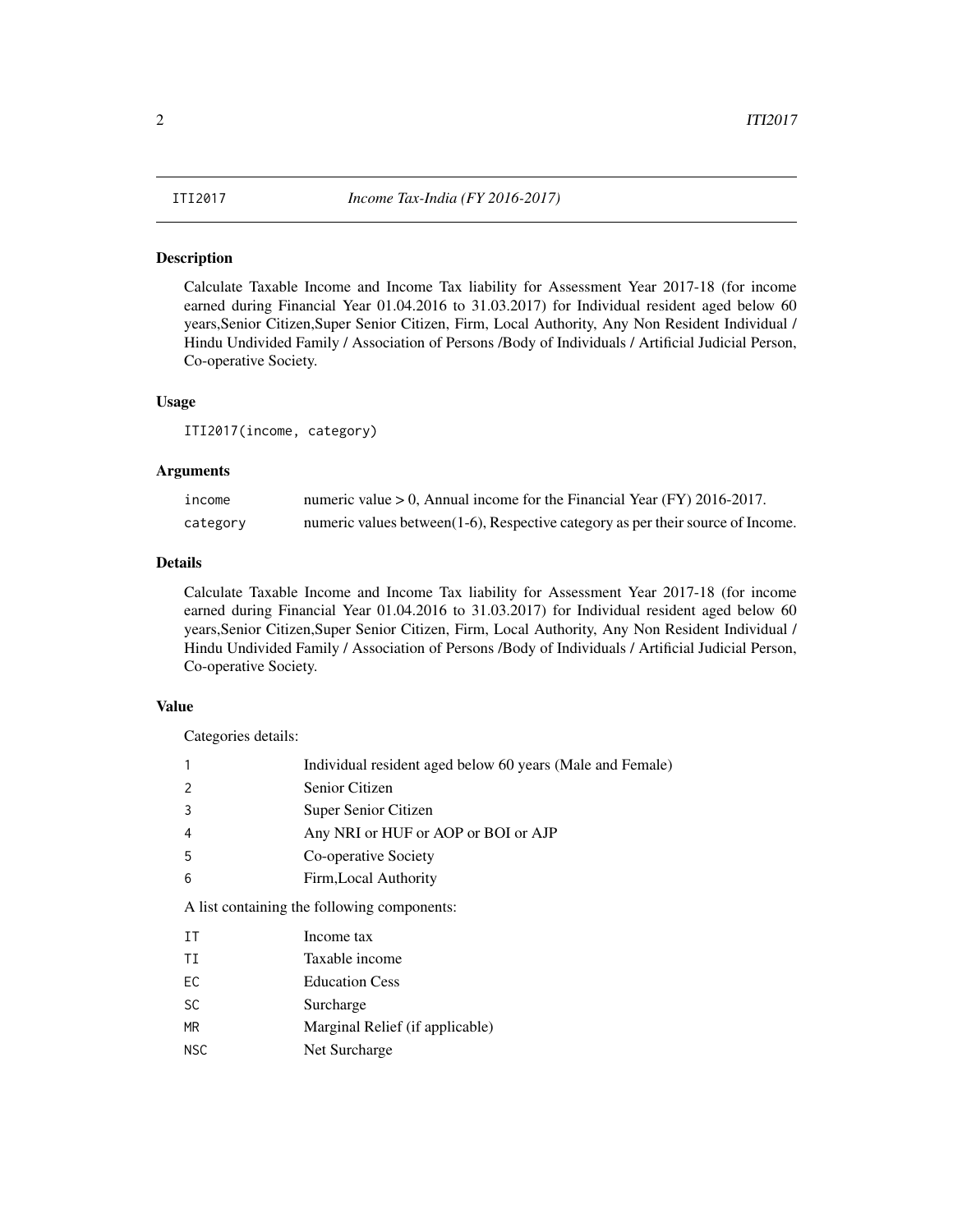#### <span id="page-2-0"></span> $ITI2018$  3

#### Note

Will be updated with every years Tax policies

#### Author(s)

Sulthan

### References

www.incometaxindiaefiling.gov.in

#### Examples

```
##Income Tax calculation for individual
ITI2017(330000)
```
##Income Tax calculation for Senior Citizen ITI2017(480000,2)

```
##Income Tax calculation for group of individuals
employees<-c(250000,350000,200000,7500000)
ITI2017(employees,1)
```

```
##Income Tax calculation for dataframe with mixed category of data
sdata <- data.frame(income = c(300000, 400000, 5000000,15000000),
                  category = c(1, 2, 3, 4))ITI2017(sdata$income,sdata$category)
```
#### ITI2018 *Income Tax-India (FY 2017-2018)*

#### Description

Calculate Taxable Income and Income Tax liability for Assessment Year 2018-19 (for income earned during Financial Year 01.04.2017 to 31.03.2018) for Individual resident aged below 60 years,Senior Citizen,Super Senior Citizen, Firm, Local Authority, Any Non Resident Individual / Hindu Undivided Family / Association of Persons /Body of Individuals / Artificial Judicial Person, Co-operative Society.

#### Usage

```
ITI2018(income, category)
```
#### Arguments

| income   | numeric value $> 0$ , Annual income for the Financial Year (FY) 2017-2018.       |
|----------|----------------------------------------------------------------------------------|
| category | numeric values between (1-6), Respective category as per their source of Income. |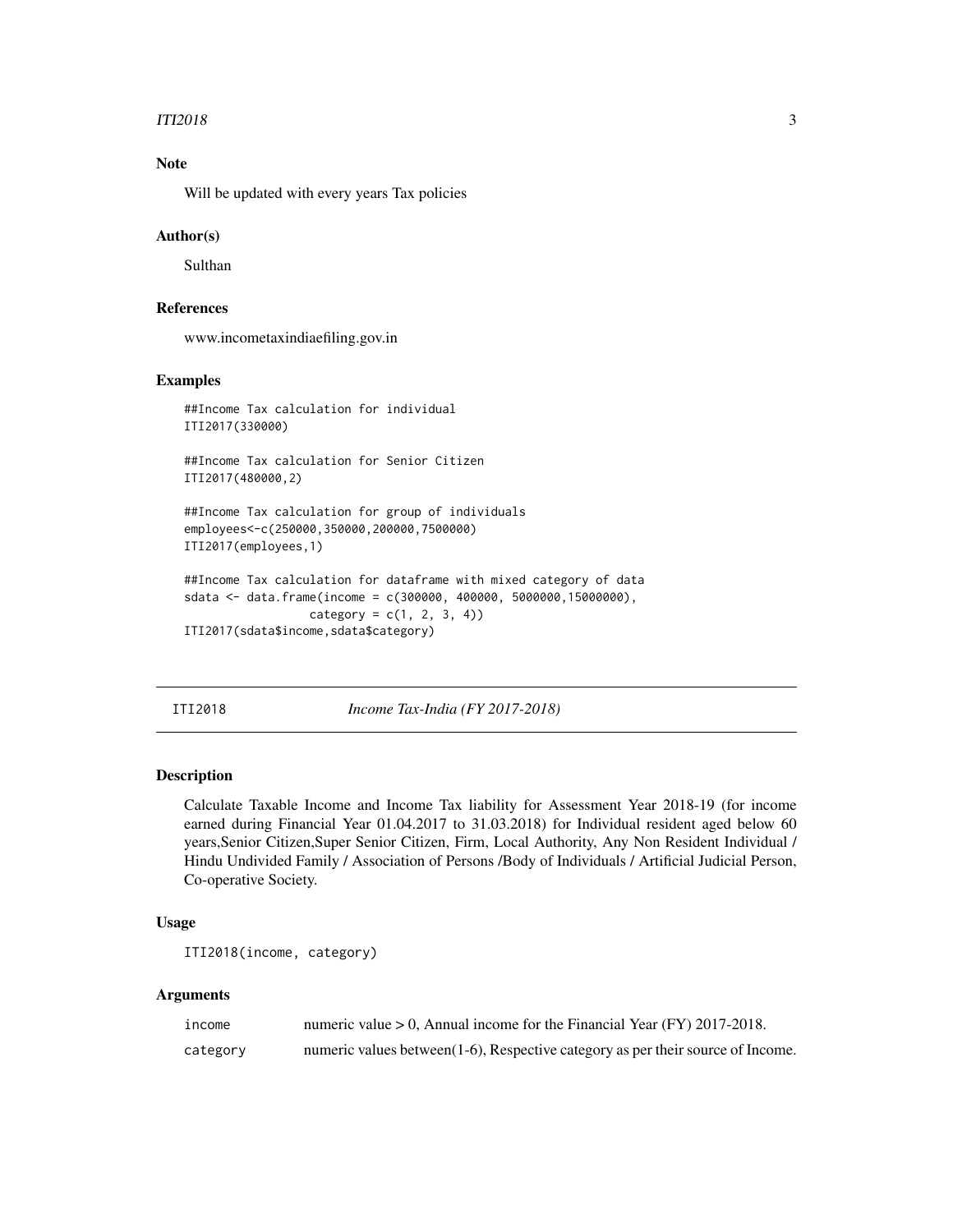#### Details

Calculate Taxable Income and Income Tax liability for Assessment Year 2017-18 (for income earned during Financial Year 01.04.2017 to 31.03.2018) for Individual resident aged below 60 years,Senior Citizen,Super Senior Citizen, Firm, Local Authority, Any Non Resident Individual / Hindu Undivided Family / Association of Persons /Body of Individuals / Artificial Judicial Person, Co-operative Society.

#### Value

Categories details:

|                                            | Individual resident aged below 60 years (Male and Female) |  |  |  |  |
|--------------------------------------------|-----------------------------------------------------------|--|--|--|--|
|                                            | Senior Citizen                                            |  |  |  |  |
|                                            | Super Senior Citizen                                      |  |  |  |  |
| 4                                          | Any NRI or HUF or AOP or BOI or AJP                       |  |  |  |  |
| -5                                         | Co-operative Society                                      |  |  |  |  |
| 6                                          | Firm, Local Authority                                     |  |  |  |  |
| A list containing the following components |                                                           |  |  |  |  |

ng the following compo

| TT        | Income tax                      |
|-----------|---------------------------------|
| ΤT        | Taxable income                  |
| FC.       | <b>Education Cess</b>           |
| <b>SC</b> | Surcharge                       |
| <b>MR</b> | Marginal Relief (if applicable) |
| NSC.      | Net Surcharge                   |
|           |                                 |

#### Note

Will be updated with every years Tax policies

#### Author(s)

Sulthan

#### References

www.incometaxindiaefiling.gov.in

#### Examples

##Income Tax calculation for individual ITI2018(330000)

##Income Tax calculation for Senior Citizen ITI2018(580000,2)

##Income Tax calculation for group of individuals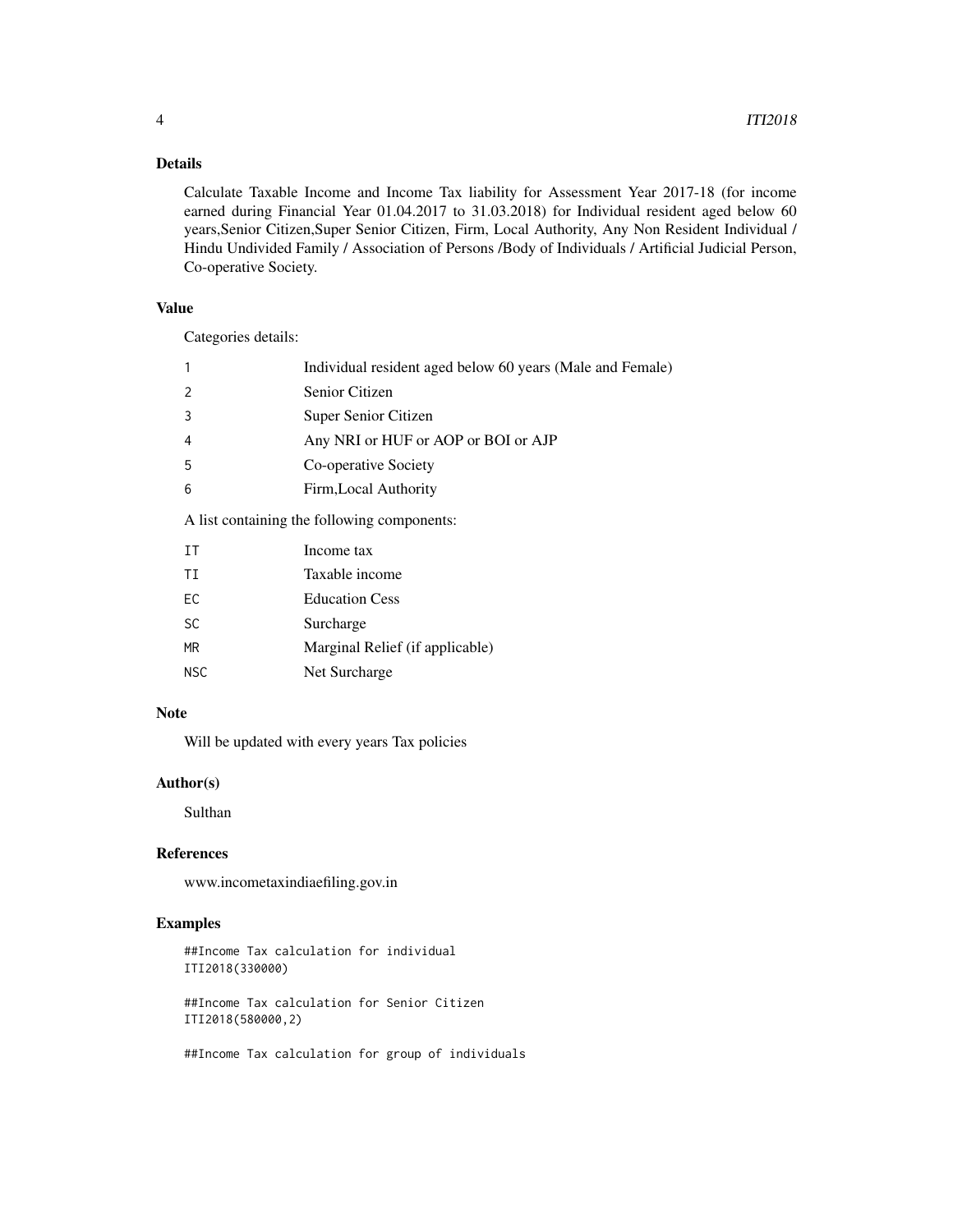#### $ITI2018$  5

```
employees<-c(250000,350000,200000,7500000)
ITI2018(employees,1)
##Income Tax calculation for dataframe with mixed category of data
sdata <- data.frame(income = c(300000, 600000, 5000000,15000000),
                 category = c(1, 2, 3, 4)ITI2018(sdata$income,sdata$category)
```